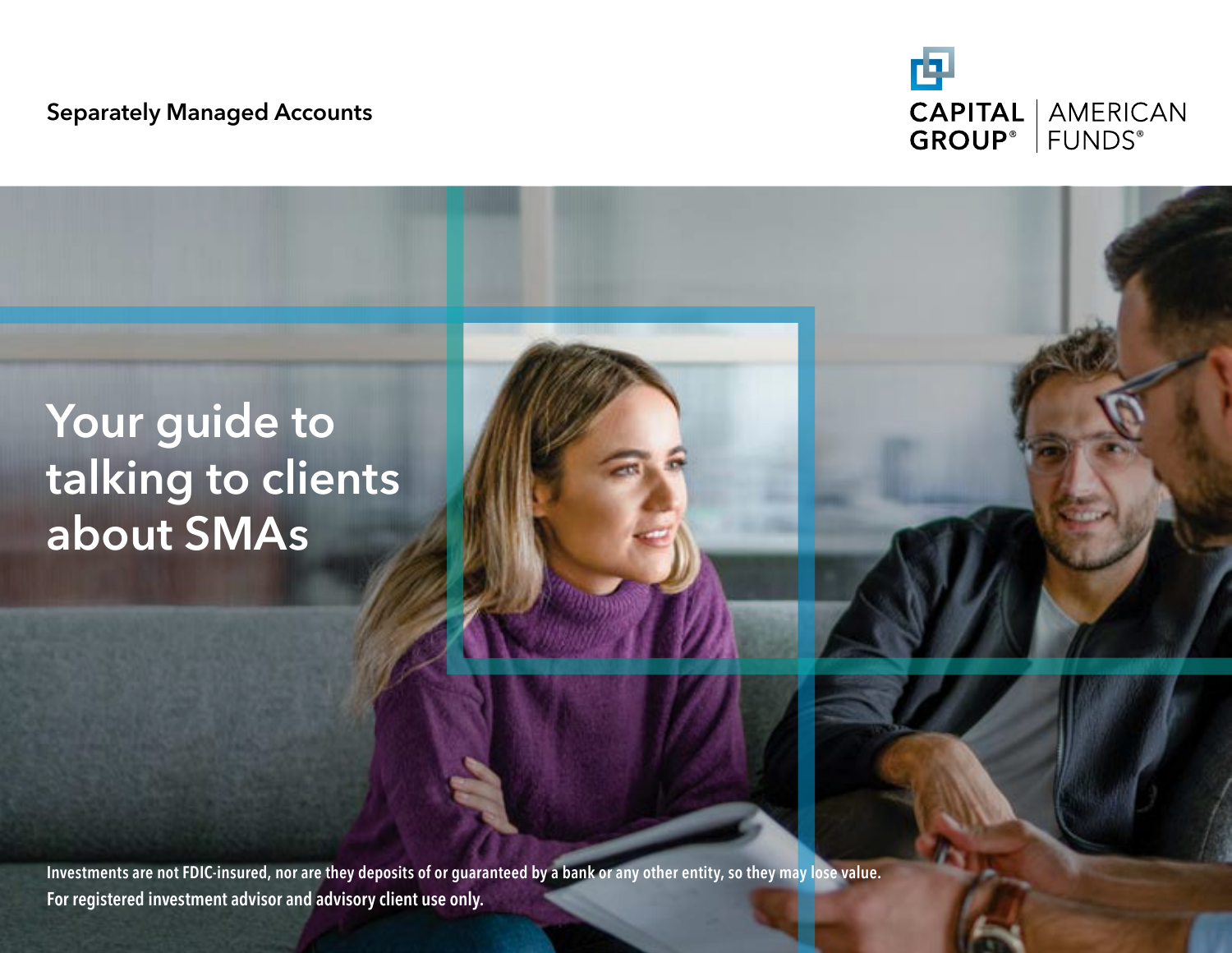[Why offer SMAs?](#page-3-0) How to talk with clients about SMAs

[Hypothetical](#page-5-0)

#### <span id="page-1-0"></span>Evolution of financial vehicles



#### Capital Group's SMA history

Jonathan Bell Lovelace founded Capital Group in 1931. Forty years later, when it was time for the founding members to retire — including Mr. Lovelace — they pioneered a private client approach, with investment solutions that offered customization as well as tax awareness. The entity that is now Capital Group Private Client Services started offering separately managed accounts in 1974.

## What is an SMA and who is it for?

A separately managed account is a professionally managed portfolio of individual securities selected by an investment manager and owned by the end investor. SMAs are typically available through platforms maintained by large financial firms and are solicited and serviced by those firms' financial professional networks.

Your clients may already use other types of asset bundles, such as mutual funds or exchangetraded funds (ETFs). Each client has specific needs, and the appropriate strategy means finding the investment vehicle (or vehicles) that best suit their goals. SMAs are for clients who want more control. Good candidates for SMAs are clients who are tax-sensitive, who want to avoid certain holdings or who want to see exactly which stocks they own.

#### SMAs at a glance



#### Tax efficiency

Allow investors to be taxed only on realized gains. In addition, because SMAs contain individual securities, they enable investors to offset capital gains at their request by selling investments that can produce a capital loss through tax-loss harvesting.



#### Customization

Help investors fine-tune their portfolios to manage concentrations or avoid specific types of businesses as agreed to by the investment manager.



#### **Transparency**

Offer visibility into exactly what assets a client owns.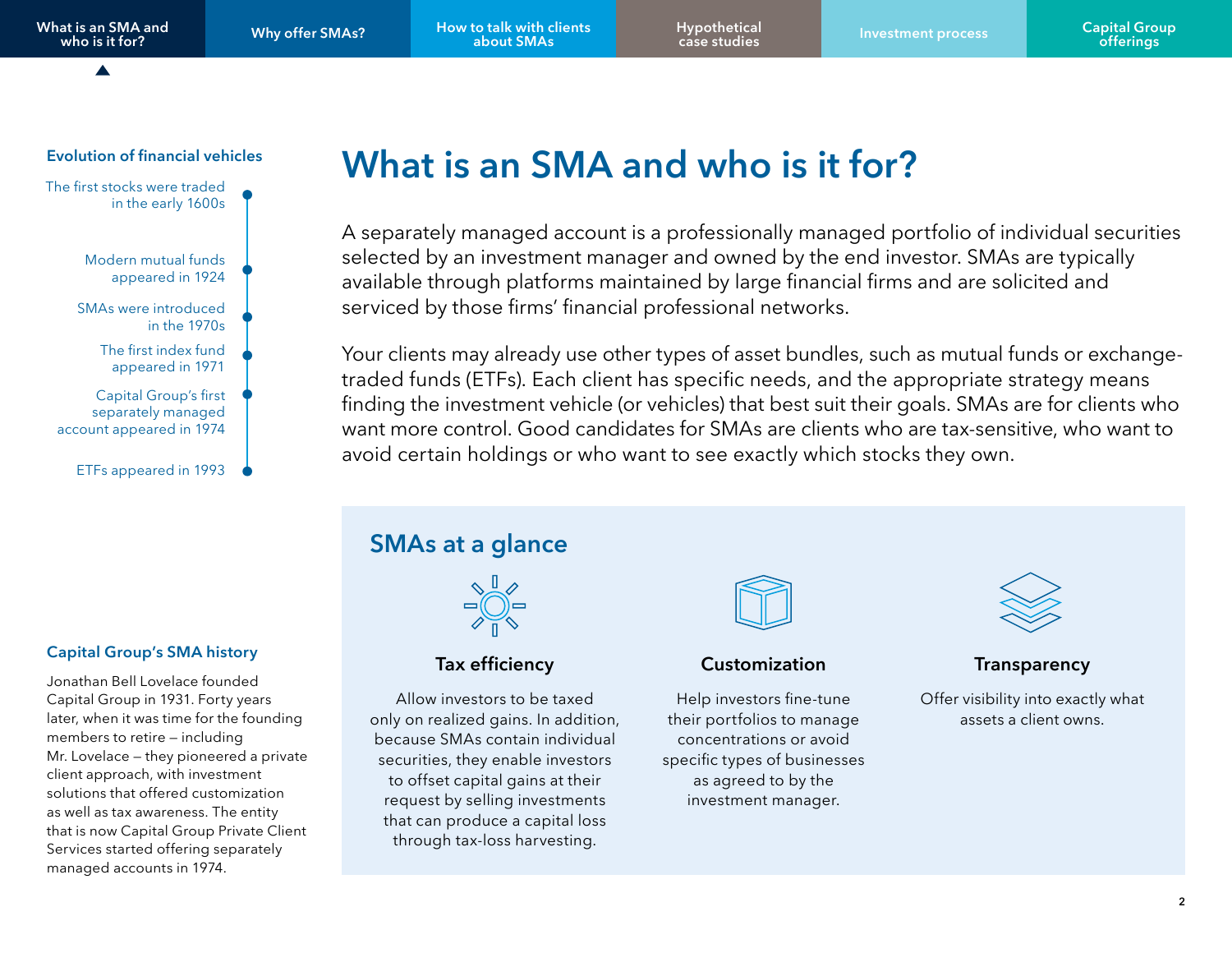$\blacktriangle$ 

## How SMAs differ from mutual funds

SMAs are a powerful tool for high-net-worth clients because they offer potential tax advantages, customization and control. Your clients' specific needs will help determine whether SMAs, mutual funds or both best suit their portfolios.

|                                              | <b>Separately Managed Account</b>                                                                                                                                                                     | <b>Mutual Fund</b>                                                                                                                                                                                 |  |
|----------------------------------------------|-------------------------------------------------------------------------------------------------------------------------------------------------------------------------------------------------------|----------------------------------------------------------------------------------------------------------------------------------------------------------------------------------------------------|--|
| Ownership                                    | Investor owns individual securities                                                                                                                                                                   | Investor owns shares in a pool of securities<br>commingled with assets of other investors                                                                                                          |  |
| Portfolio holdings                           | May allow restrictions and is generally more<br>concentrated than funds                                                                                                                               | Identical for all investors                                                                                                                                                                        |  |
| <b>Holdings disclosure</b>                   | Daily visibility - transactions are seen as<br>they occur                                                                                                                                             | Capital Group follows a quarterly holdings<br>disclosure schedule                                                                                                                                  |  |
| Tax basis                                    | Begins when investor purchases the<br>individual securities                                                                                                                                           | May include embedded capital gains from months or<br>years before the investor bought shares                                                                                                       |  |
| Tax management                               | Financial professional or investor may choose to<br>tax-loss harvest at the individual security level                                                                                                 | Under the control of the fund portfolio manager(s)                                                                                                                                                 |  |
| <b>Results reporting</b>                     | Returns calculated monthly (no intra-month<br>returns) and generally available five days after<br>month-end                                                                                           | Daily net asset value reporting; returns available on<br>a daily basis                                                                                                                             |  |
| <b>Minimum investment</b><br>(Capital Group) | Typically \$100,000 for equity SMAs and<br>\$250,000 for fixed income SMAs*                                                                                                                           | \$250                                                                                                                                                                                              |  |
| Regulatory disclosure                        | Form ADV                                                                                                                                                                                              | Prospectus                                                                                                                                                                                         |  |
| Fees                                         | Asset manager only charges the management<br>fee. Fees generally do not vary widely among<br>managers. Investors are subject to additional fees.<br>See page 5 for additional information about fees. | Expense ratios, which may include management<br>fees and other fees such as 12b-1. May include<br>loads. Wide dispersion among managers. Capital<br>Group has some of the lowest fees <sup>t</sup> |  |

\* The stated minimums may vary by sponsor and program.

† On average, Capital Group's fund management fees were in the lowest quintile 63% of the time, based on the 20-year period ended December 31, 2021, versus comparable Lipper categories, excluding funds of funds.

Note: This list is not exhaustive. Additional regulatory differences may exist.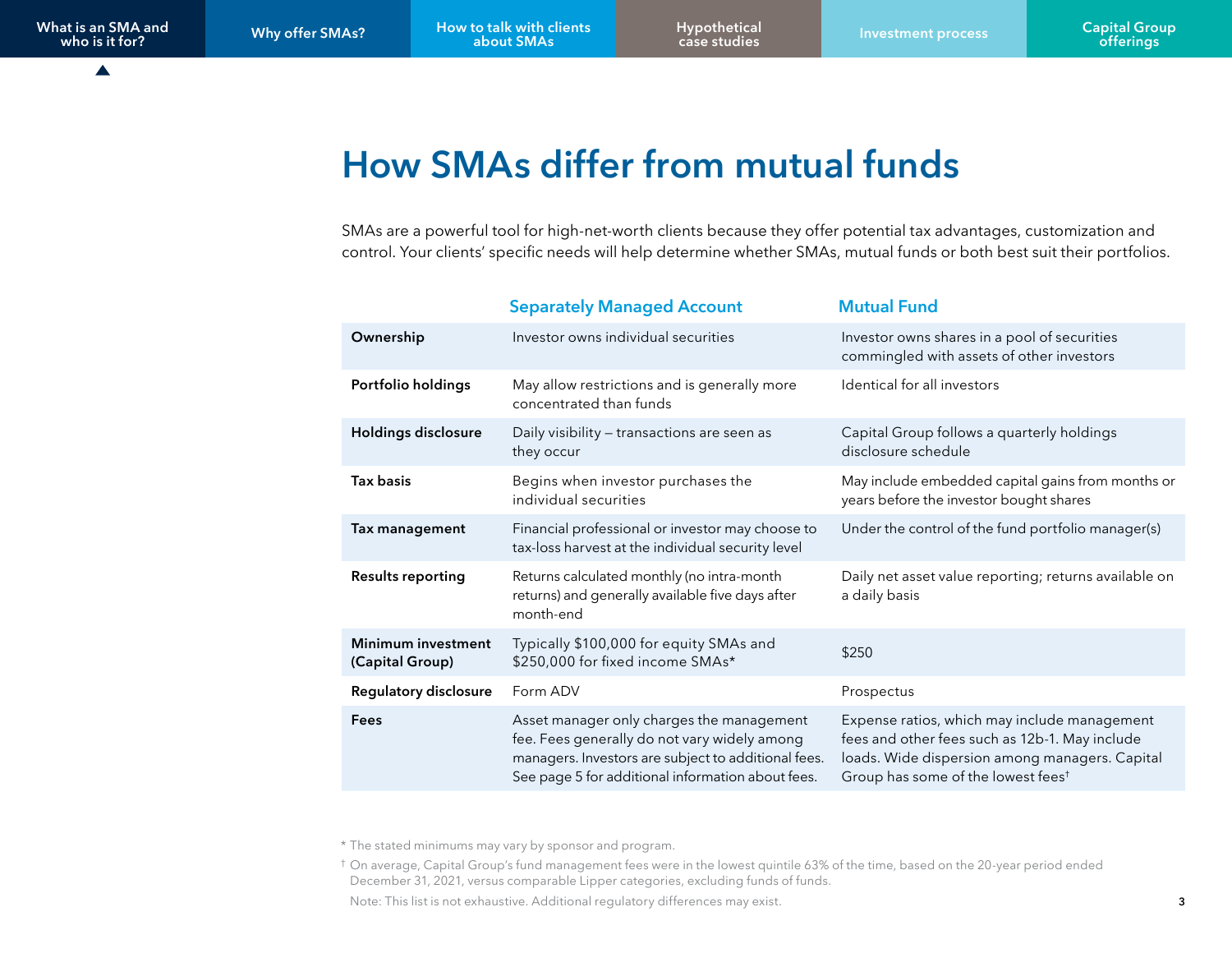▲

Why offer SMAs? How to talk with clients about SMAs

[Hypothetical](#page-5-0)

## Why offer SMAs?

# <span id="page-3-0"></span>62%

SMAs. Among advisors under 40, 70% use SMAs. 56% of advisors who use SMAs plan to increase their usage over the next two years.

Broadridge Financial Solutions, Inc., *ESG and SMA Usage Primed to Increase as Financial Advisors Service Next-Generation Investor Demand, New Broadridge Study Finds,* April 19, 2021.

#### You want the right tools for the right clients. Mutual funds and ETFs can help you serve specific client needs. SMAs can add to your array of investment tools to help serve your clients.

SMAs have specific benefits because they: of financial advisors use

#### Can deliver on your value proposition

Since SMAs highlight professional management, they underline your ability to offer your clients more human-centered wealth management capabilities.

#### Differentiate you from other financial professionals

SMAs' specific attributes may appeal to the high-net-worth clients you're looking to attract.

#### Allow for flexibility

Since SMAs may be able to be customized to avoid certain holdings, they may appeal to clients who are interested in greater control over their assets.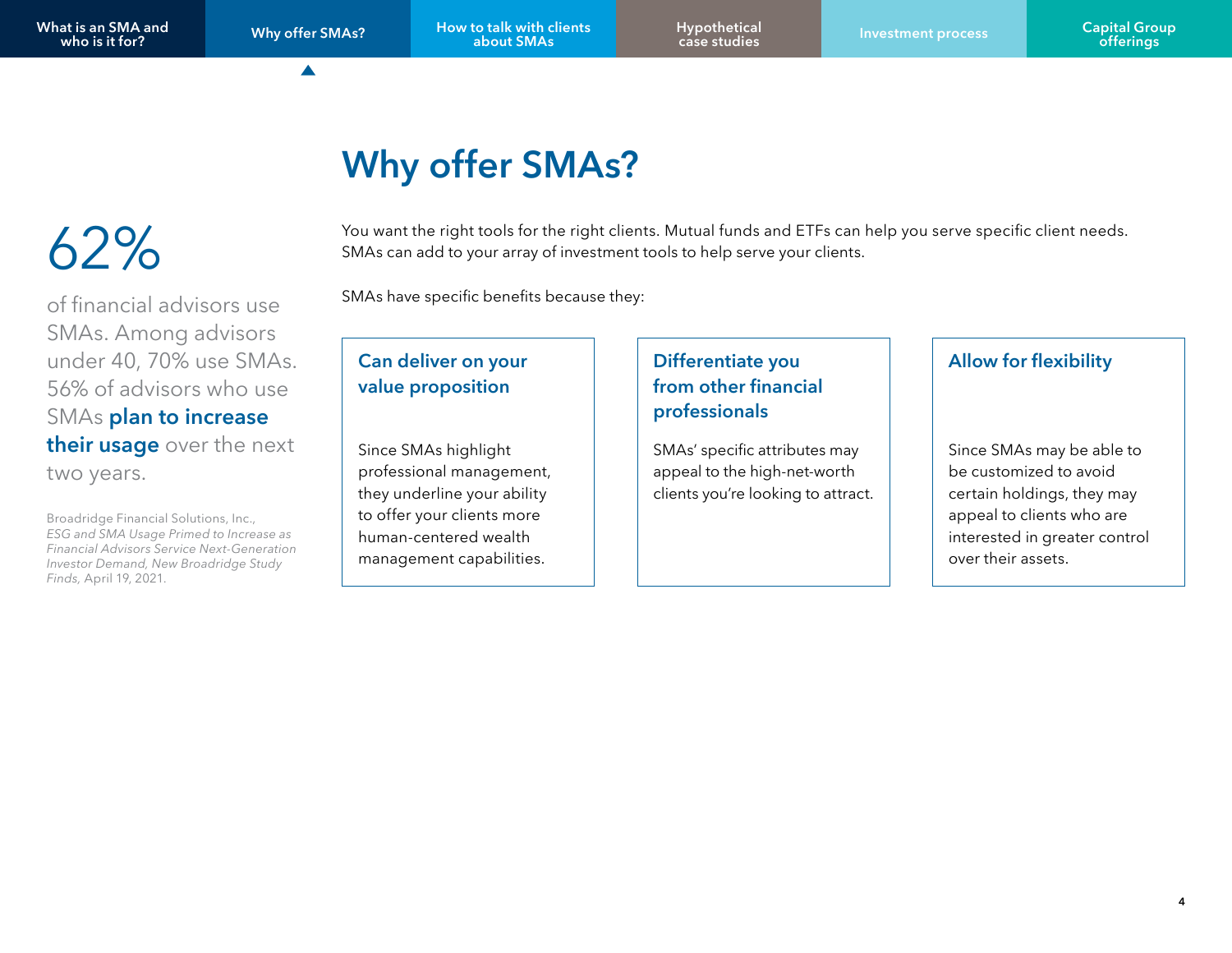## How to talk with clients about SMAs

#### <span id="page-4-0"></span>Clients should know that SMAs:

- Mean they own the underlying assets, giving them more control over tax harvesting and investment choices.
- Typically have minimum investments of approximately \$100,000 to \$250,000, but vary by sponsor and program.
- Typically have an all-in or "wrap" fee, to be paid by the investor, which includes an investment management fee, a sponsor fee, a brokerage commission for trades executed by the sponsor and other administrative fees.
- May offer record-keeping challenges, given the greater number of transaction reports that come from owning individual securities.

#### How can SMAs address client needs?

SMAs offer solutions for clients who want more control over their holdings. SMAs are private portfolios of investments designed for clients typically seeking the following:

|                           | <b>Tax efficiency</b>                                                                                | <b>Customization</b>                                                                                   | <b>Transparency</b>                                                                   |
|---------------------------|------------------------------------------------------------------------------------------------------|--------------------------------------------------------------------------------------------------------|---------------------------------------------------------------------------------------|
| <b>Consider</b><br>asking | Are tax considerations<br>keeping you from making<br>allocation changes you<br>would otherwise make? | Do you have any specific<br>investment areas you'd like<br>to avoid?                                   | Would you prefer greater<br>visibility into your holdings?                            |
| <b>Mention</b>            | SMAs allow clients to sell<br>specific assets for tax<br>harvesting.                                 | Note that because SMAs<br>are often customizable,<br>they allow for targeted<br>changes in allocation. | Highlight that SMAs allow<br>clients to see what they're<br>holding on a daily basis. |
|                           |                                                                                                      |                                                                                                        |                                                                                       |
|                           | See hypothetical case study 1<br><b>Managing tax impacts</b>                                         | See hypothetical case study 2<br><b>Fine-tuning holdings</b>                                           | See hypothetical case study 3<br>Visibility into assets                               |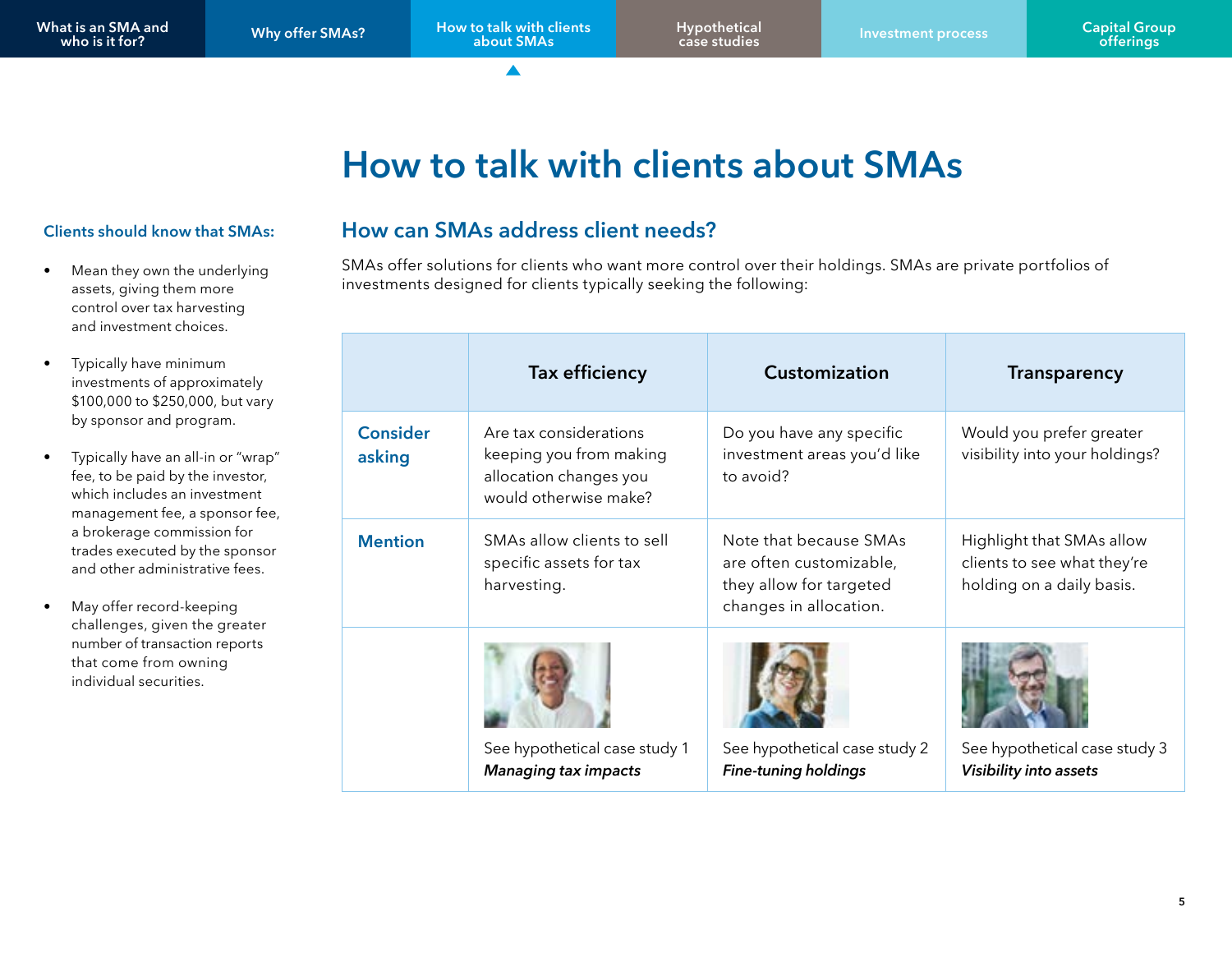△

### Hypothetical case study 1 Tax efficiency: Managing tax impacts

<span id="page-5-0"></span>55%

of high-net-worth investors feel it's more important to minimize the impact of taxes than it is to pursue the highest possible return.

U.S. Trust, *2017 U.S. Trust Insights on Wealth And Worth® Survey*.



#### The client

Jennifer M. has a sizable stock portfolio and worries that her income and capital gains taxes could significantly diminish her investment upside.

#### A potential solution

the client.

By shifting to an SMA, Jennifer can sell poorer performing stocks as a way to reduce her taxes now or offset future gains.

SMAs offer clients greater control, which gives them more opportunities to manage tax impacts through:

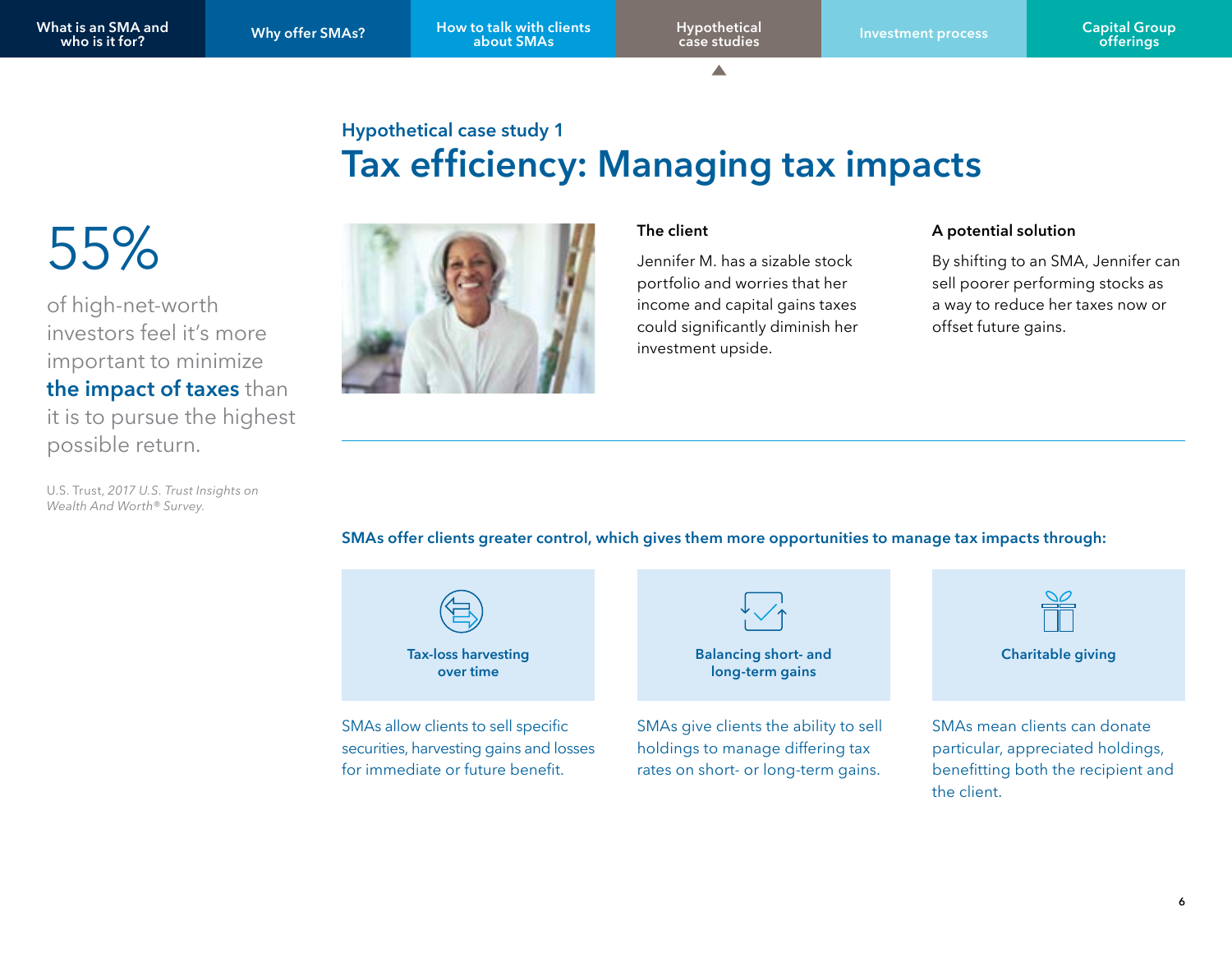[Why offer SMAs?](#page-3-0) How to talk with clients about SMAs

A

### Hypothetical case study 2 Customization: Fine-tuning holdings

Of financial professionals who use environmental, social and governance (ESG) products, 81% plan to increase their usage over the next two years as investors actively seek out these products.

Broadridge Financial Solutions, Inc., *ESG and SMA Usage Primed to Increase as Financial Advisors Service Next-Generation Investor Demand, New Broadridge Study Finds,* April 19, 2021.



#### The client

Sarah G. is interested in aligning her investing strategy with her values. She's hoping to avoid investing in companies that have what she considers unethical business practices.

#### A potential solution

With an SMA, Sarah may be able to customize her holdings to avoid particular types of holdings. This can be particularly useful for clients who lean toward sustainable investing.

# 61% of financial professionals

use products that focus on ESG factors.

Broadridge Financial Solutions, Inc., *ESG and SMA Usage Primed to Increase as Financial Advisors Service Next-Generation Investor Demand*, *New Broadridge Study Finds*, April 19, 2021.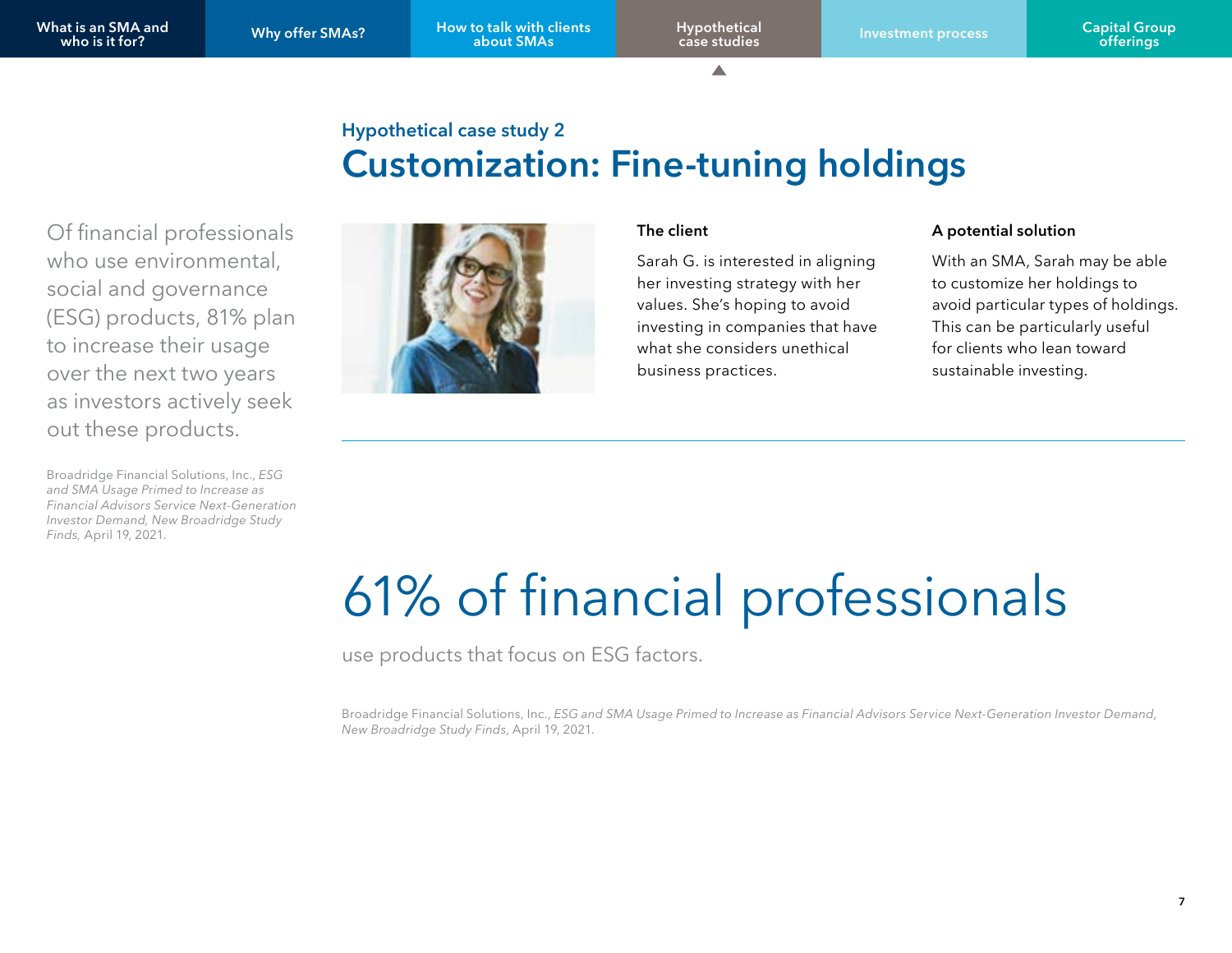△

### Hypothetical case study 3 Transparency: Visibility into assets

SMAs offer daily holding disclosures, allowing investors to monitor portfolio holdings and any changes as they happen.



#### The client

Sam H. is actively engaged in his investing strategy, and wants to have visibility into exactly what he owns and how it's performing.

#### A potential solution

Using an SMA, Sam is able to see information on the specific assets he owns, and monitor any changes, while still getting the potential benefits of professional management and diversification.

# 56% of affluent Americans

are taking a self-directed approach to investing all or some of their assets.

Bank of America, Bank of America Study Finds Nearly Half of Affluent Americans Getting Their Financial Lives in Order During *the Pandemic,* April 6, 2021.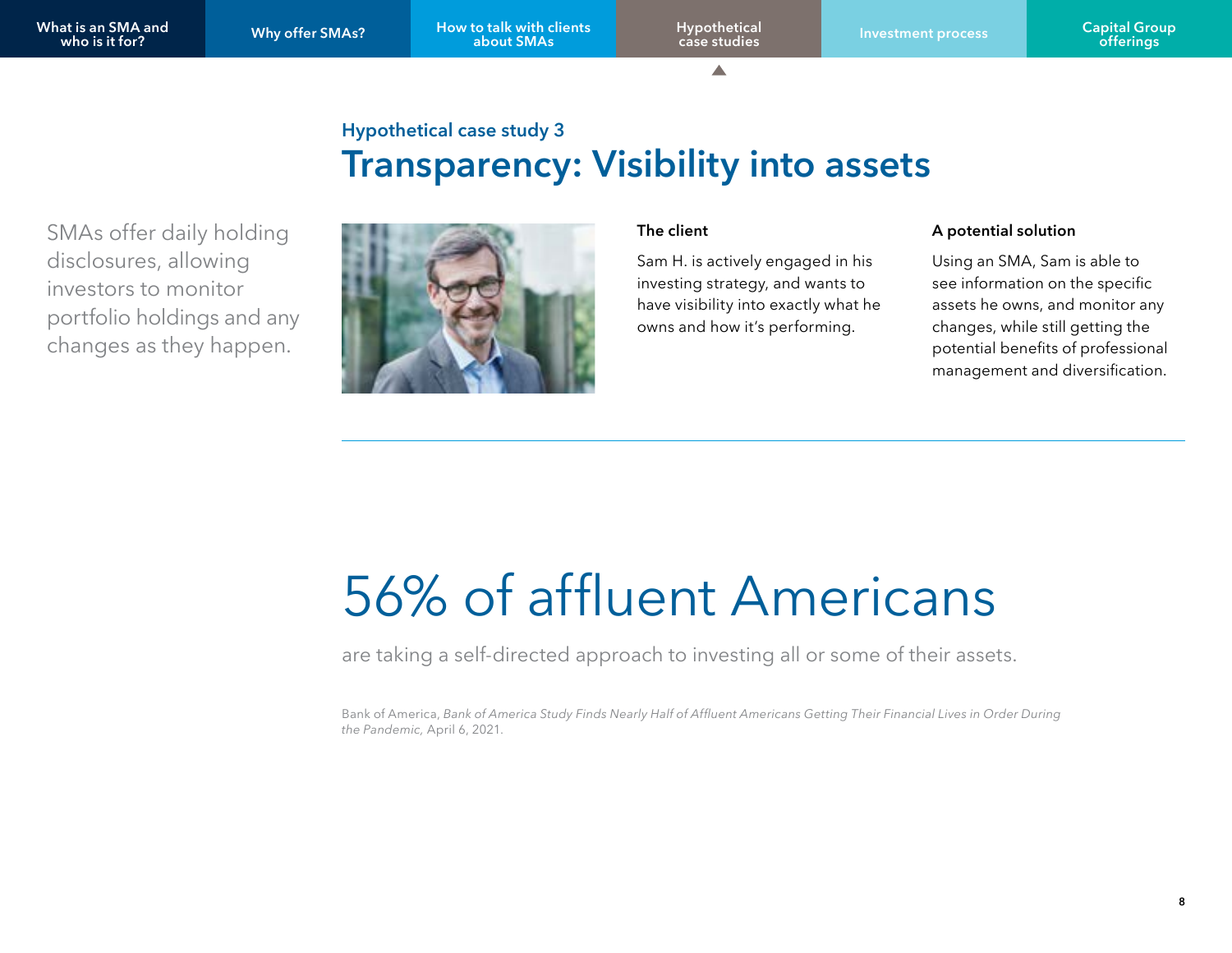## The Capital Group SMA investment process

<span id="page-8-0"></span>Many Capital Group SMAs use the same strategy as its corresponding Capital Group mutual fund.

#### A repeatable, scalable system

The SMA investment process is designed to provide the risk-return profile of a given strategy in an SMA format (vehicle). In line with The Capital System<sup>SM</sup>, the starting point is the investment convictions of portfolio strategy managers and analysts. A risk model is used to identify the characteristics of the underlying convictions. Then a combination of human decision-making by the portfolio strategy managers\* and quantitative, systematic approaches is used to express the investment convictions in the SMA.



#### How it works:

- The SMA portfolio is optimized to have fewer holdings.
- The SMA seeks to capture the risk and return characteristics of the investment strategy while seeking to reduce return dispersion among vehicles.
- The risk model seeks to represent the risk characteristics of the investment strategy.
- The goal is for the resultant portfolios to appropriately reflect the investment strategy's convictions.
- The SMA portfolio is rebalanced periodically to help reduce risk and minimize tracking errors between the SMA and the strategy.

<sup>\*</sup>While not responsible for managing the portfolio, portfolio strategy managers optimize the portfolio in seeking to replicate the strategy's risk and return profile in the SMA.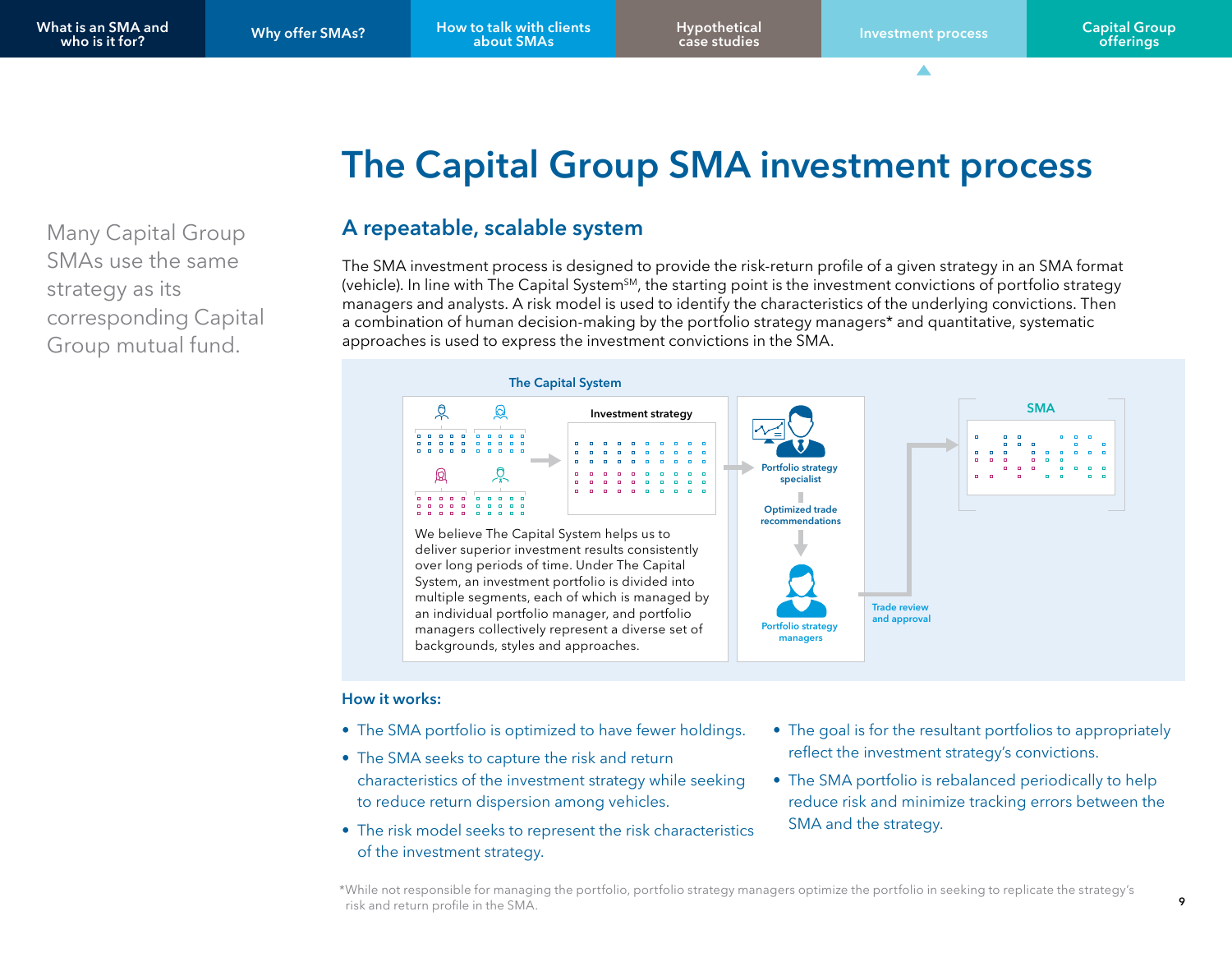[Hypothetical](#page-5-0)

 $\blacktriangle$ 

## Capital Group offerings

Capital Group had a market presence of \$34.9 billion in retail SMA assets under advisement as of December 31, 2021.

Check with your home office to see what Capital Group offerings are available.

| Strategy                                                                                                                                      | <b>Focus</b>                                          |
|-----------------------------------------------------------------------------------------------------------------------------------------------|-------------------------------------------------------|
| Domestic equity                                                                                                                               |                                                       |
| Capital Group U.S. Equity <sup>SM</sup> (inception 1974)                                                                                      | Allocation to domestic equity                         |
| Capital Group U.S. Core <sup>SM</sup><br>Similar to The Investment Company of America® (inception 1934) <sup>1</sup>                          | U.S. growth and income equity allocation              |
| Capital Group U.S. Growth <sup>SM</sup><br>Similar to AMCAP Fund® (inception 1967) <sup>1</sup>                                               | A disciplined approach to growth investing            |
| Capital Group U.S. Income and Growth <sup>5M</sup><br>Similar to Washington Mutual Investors Fund <sup>SM</sup> (inception 1952) <sup>1</sup> | A disciplined approach to growth-and-income investing |
| Capital Group U.S. Flexible Growth <sup>5M</sup><br>Similar to The Growth Fund of America® (inception 1973) <sup>1</sup>                      | A flexible approach to growth investing               |
| Capital Group U.S. Flexible Growth and Income <sup>SM</sup><br>Similar to Fundamental Investors® (inception 1978) <sup>1</sup>                | A flexible approach to growth-and-income investing    |
| Capital Group U.S. Conservative Growth and Income <sup>SM</sup><br>Similar to American Mutual Fund® (inception 1950) <sup>1</sup>             | Managed for conservative growth and income investing  |
| International/global equity                                                                                                                   |                                                       |
| Capital Group International Equity <sup>SM</sup><br>Similar to International Vantage Fund <sup>SM</sup> (inception 2011) <sup>1</sup>         | Focused on developed international                    |
| Capital Group International Growth <sup>SM</sup><br>Similar to EuroPacific Growth Fund® (inception 1984) <sup>1</sup>                         | A diversified approach to international growth        |
| Capital Group Global Equity <sup>SM</sup><br>Similar to Global Insight Fund <sup>SM</sup> (inception 2011) <sup>1</sup>                       | Globally flexible, high-conviction portfolio          |
| Capital Group Global Growth <sup>5M</sup><br>Similar to New Perspective Fund® (inception 1973) <sup>1</sup>                                   | A flexible approach to global growth                  |
| Capital Group World Dividend Growers <sup>SM</sup> (inception 2012)                                                                           | A global approach to dividend investing               |
| <b>Fixed income</b>                                                                                                                           |                                                       |
| Capital Group Core Bond <sup>SM</sup> (inception 1996)                                                                                        | Core fixed income allocation                          |
| Capital Group Short Municipal <sup>SM 2</sup> (inception 2017)                                                                                | Short-term tax-exempt fixed income allocation         |
| Capital Group Intermediate Municipal <sup>SM 2</sup> (inception 2017)                                                                         | Intermediate tax-exempt fixed income allocation       |
| Capital Group Long Municipal <sup>SM 2</sup> (inception 2017)                                                                                 | Long-term tax-exempt fixed income allocation          |

<sup>1</sup> "Similar" funds share the same investment objective and portfolio managers with the respective SMA.

<sup>2</sup> New accounts may require more than 4-8 weeks to be fully invested.